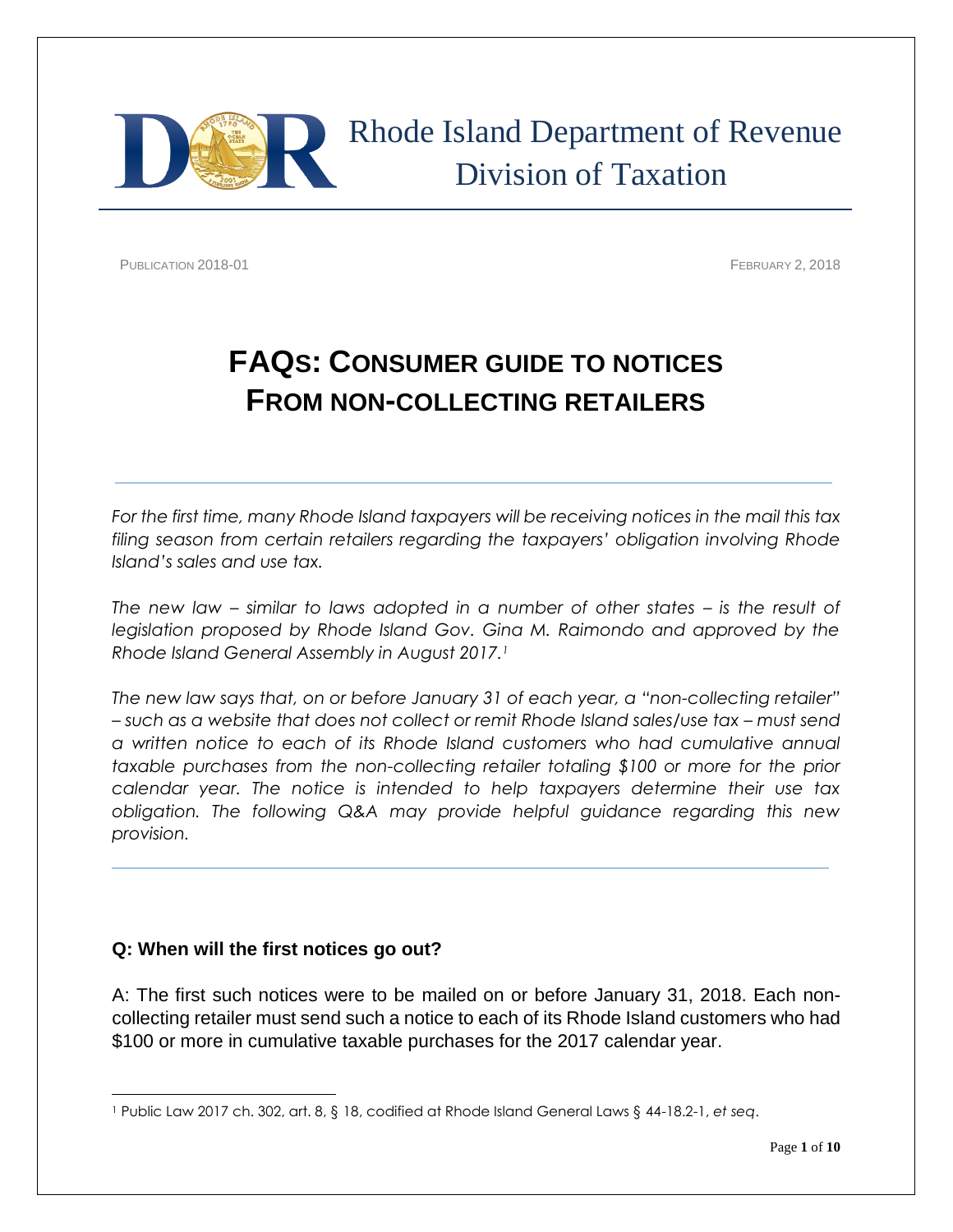## Example:<sup>2</sup>

XYZ Website Co., which is located in Nevada, sells personal computer equipment online and sends the completed orders to customers throughout the country, including Rhode Island.<sup>3</sup> It does not collect and remit Rhode Island sales and use tax.

Thus, on or before January 31, 2018, XYZ Website must send a notice to its Rhode Island customers who each had \$100 or more in cumulative taxable purchases for the 2017 calendar year. The notice must show purchases made during the entire calendar year of 2017.

## **Q: What will the notice look like?**

 $\overline{\phantom{a}}$ 

A: We've posted a sample notice on the Division of Taxation's website, at the following address: [https://go.usa.gov/xnvnw.](https://go.usa.gov/xnvnw) A screenshot of the sample appears below.



## **Q: Will all notices look like the sample notice that's posted on the Division of Taxation's website?**

A: Non-collecting retailers aren't required to use the sample notice; they may draft their own. Thus, it is possible that the notice you receive may be different in appearance. We

<sup>&</sup>lt;sup>2</sup> All names used in this publication are for illustration purposes only and are used in a fictitious manner. Any resemblance to actual persons or actual entities is coincidental.

<sup>3</sup> For this example, XYZ Website Co. has an office and warehouse in Nevada. It has no physical location anywhere else. All orders are shipped from its warehouse via common carrier to customer locations.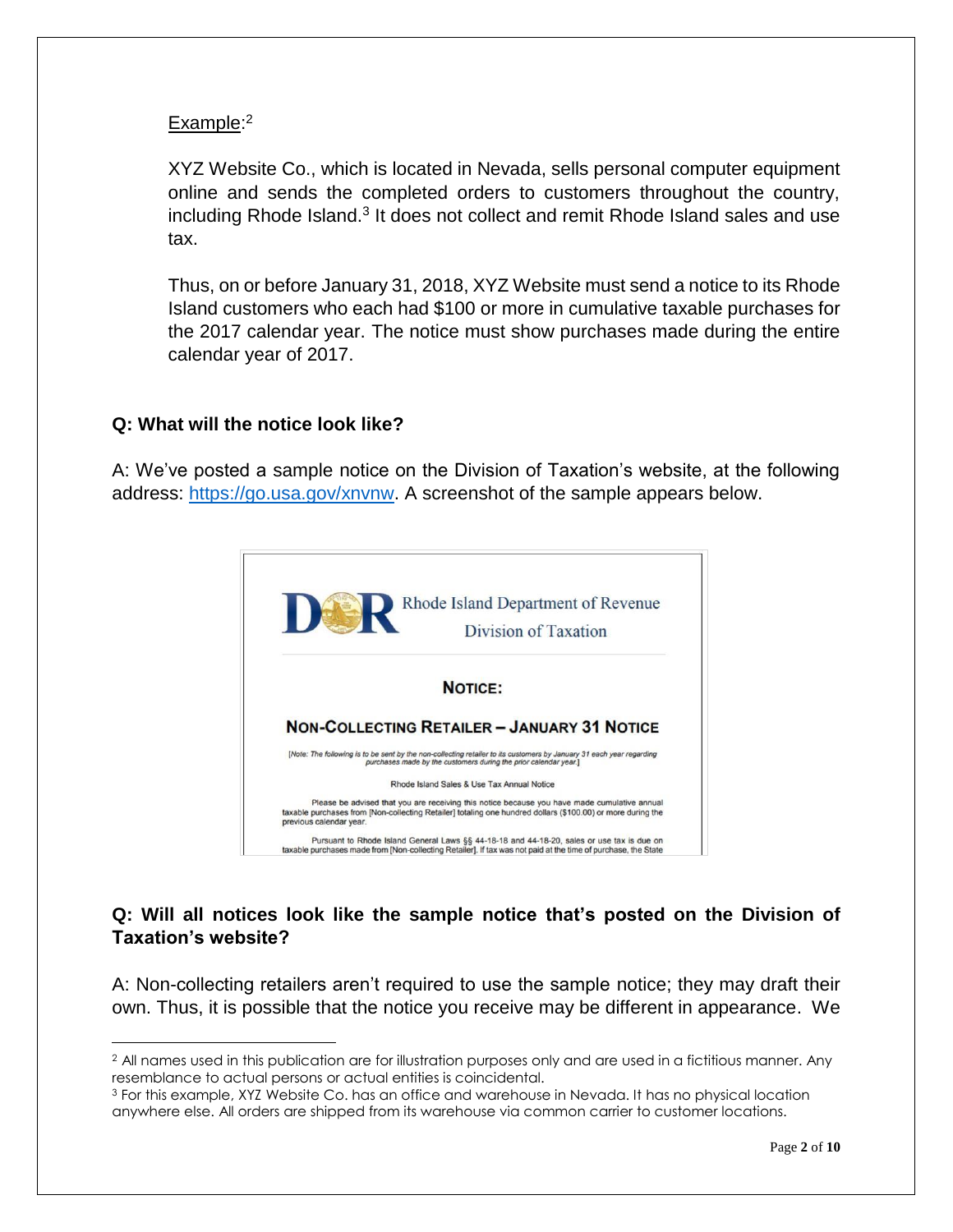provided the sample as a convenience to non-collecting retailers. The sample also gives those retailers, and taxpayers and tax preparers, an idea of what the new law is about.

## **Q: Why is the notice important?**

A: The notice is important because it will help you in computing your Rhode Island sales and use tax obligation.

## **Q: What sorts of items are subject to use tax?**

A: The same items (or services) that are subject to Rhode Island sales tax are subject to Rhode Island use tax. For example, if you buy a computer or a piece of furniture from a retailer such as an out-of-state website, and that retailer does not collect Rhode Island sales tax, you must pay Rhode Island's 7 percent use tax.

#### **Q: What about clothing?**

Rhode Island's 7 percent sales and use tax applies to each sale of clothing and footwear with a sales price of more than \$250.

So here's the general rule to keep in mind about clothing: If the sales price is \$250 or less, it's exempt from the tax.

What if the sales price is more than \$250? In that case, the tax applies only to the portion of the sales price of an individual item of clothing or footwear that exceeds \$250. For example:

#### WHAT'S TAXABLE?

Following is a partial list of commonly purchased items that are subject to Rhode Island's 7 percent sales and use tax:

- **Antiques**
- **Appliances**
- Auto Parts
- **Books**
- Cleaning supplies
- Compact discs (CDs)
- Computers
- Computer equipment
- Cosmetics
- Craft items
- Diapers
- Furniture
- **Home goods**
- Household furnishings
- **Jewelry**
- **Medicine** (over-the-counter)
- **Non-prescription drugs**

(This is a partial and general list; please see Rhode Island General Laws for details.)

- For a pair of shoes priced at \$275, the sales tax applies to \$25, for a total tax of \$1.75.
- For a suit priced at \$300, the tax applies to \$50, for a total tax of \$3.50.
- If you buy 10 shirts at \$30 a shirt, for a total of \$300, no tax applies because the sale of each item is less than \$250.
- If you buy one blouse for \$50, no tax applies because the sales price is less than  $$250.$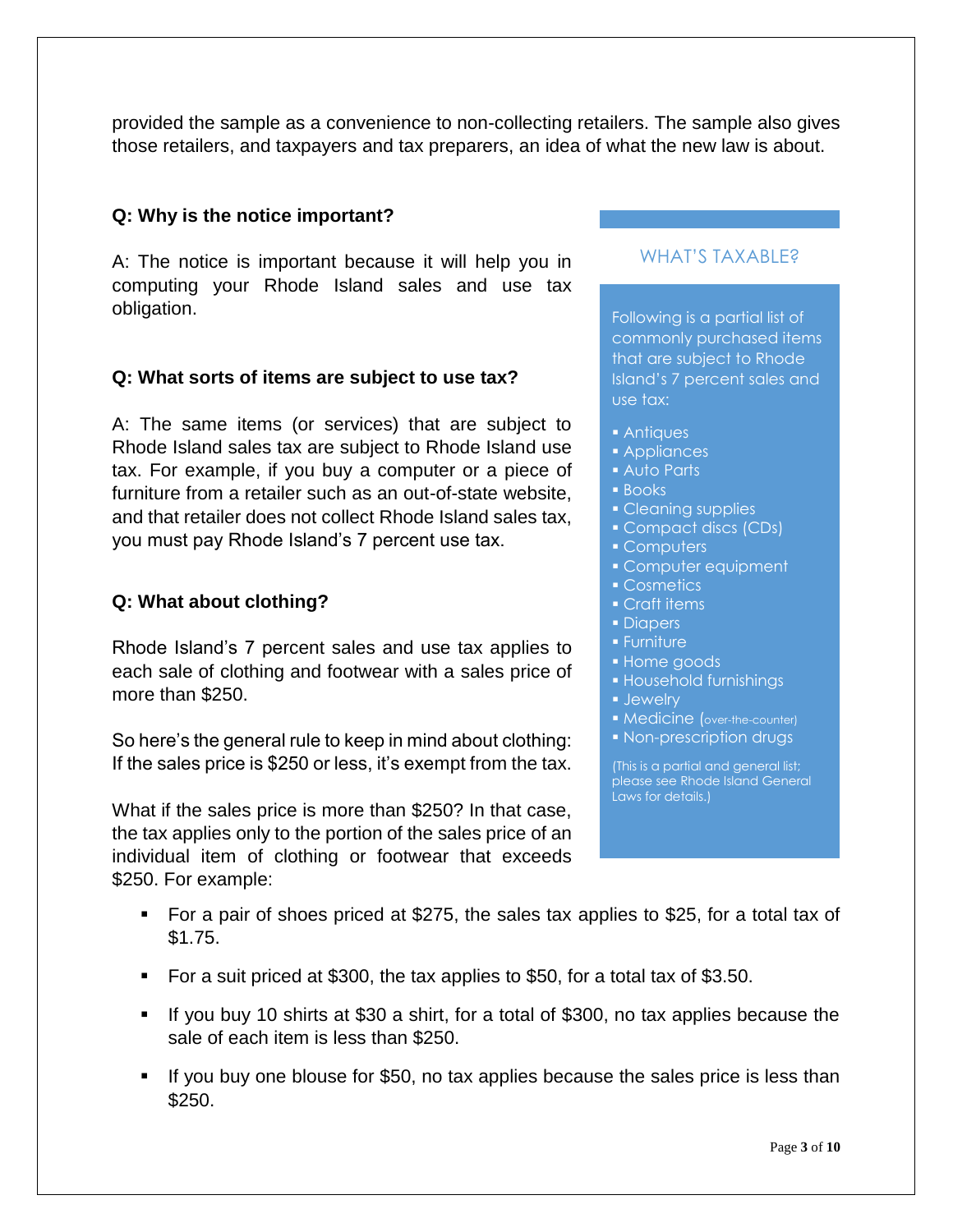# **Q: What about food?**

A: In general, groceries are exempt.<sup>4</sup>

## **Q: What other exemptions are there?**

A: Many goods and some services are subject to Rhode Island sales/use tax. Some goods and many services are exempt. For a list of exemptions: [http://webserver.rilin.state.ri.us/Statutes/TITLE44/44-](http://webserver.rilin.state.ri.us/Statutes/TITLE44/44-18/44-18-30.HTM) [18/44-18-30.HTM](http://webserver.rilin.state.ri.us/Statutes/TITLE44/44-18/44-18-30.HTM)

# **Q: Whom shall I contact to find out if something's taxable or not?**

A: Contact our Excise Tax section. Call (401) 574-8955. Or email: [Tax.Excise@tax.ri.gov.](mailto:Tax.Excise@tax.ri.gov) Or visit the Excise Tax section at the Division of Taxation office, One Capitol Hill, Providence, Rhode Island. For a map and directions: [http://www.tax.ri.gov/contact/.](http://www.tax.ri.gov/contact/)

## WHAT IS USE TAX?

What is use tax? See the following links to two Division of Taxation publications about use tax:

- <https://go.usa.gov/xn7sV>
- <https://go.usa.gov/xn77Z>

You may also find Rhode Island sales and use tax regulations helpful:

<http://www.sos.ri.gov/rules/>

For more about Rhode Island sales and use tax, see Chapters 18, 18.1, 18.2, and 19 of Title 44 of the Rhode Island General Laws:

<https://go.usa.gov/xn7sv>

## **Q: Why do I have a sales and use tax obligation?**

A: By law, Rhode Island sales or use tax is due on taxable purchases made from "noncollecting retailers." If tax was not paid at the time of purchase, the Rhode Island law requires that all customers who use, store, or otherwise consume taxable goods and services in Rhode Island must pay use tax.<sup>5</sup>

## Example:

 $\overline{\phantom{a}}$ 

Jane, of Providence, Rhode Island, buys \$1,000 in jewelry at a store in Providence, Rhode Island. At the time of purchase, the store collects Rhode Island's 7 percent sales tax and turns it over to the Division of Taxation. In this example, Jane must pay \$1,000 for the jewelry, and \$70 in Rhode Island sales tax.

Suppose that Jane buys \$1,000 in jewelry from a website that does not collect Rhode Island tax? In that case, Jane owes \$70 in Rhode Island use tax.

<sup>4</sup> Food and drink purchased at a restaurant or other such venue is subject to Rhode Island's 7 percent sales and use tax, as well as the 1 percent meals and beverage tax.

<sup>&</sup>lt;sup>5</sup> Rhode Island's law regarding sales and use tax is similar to that of many other states.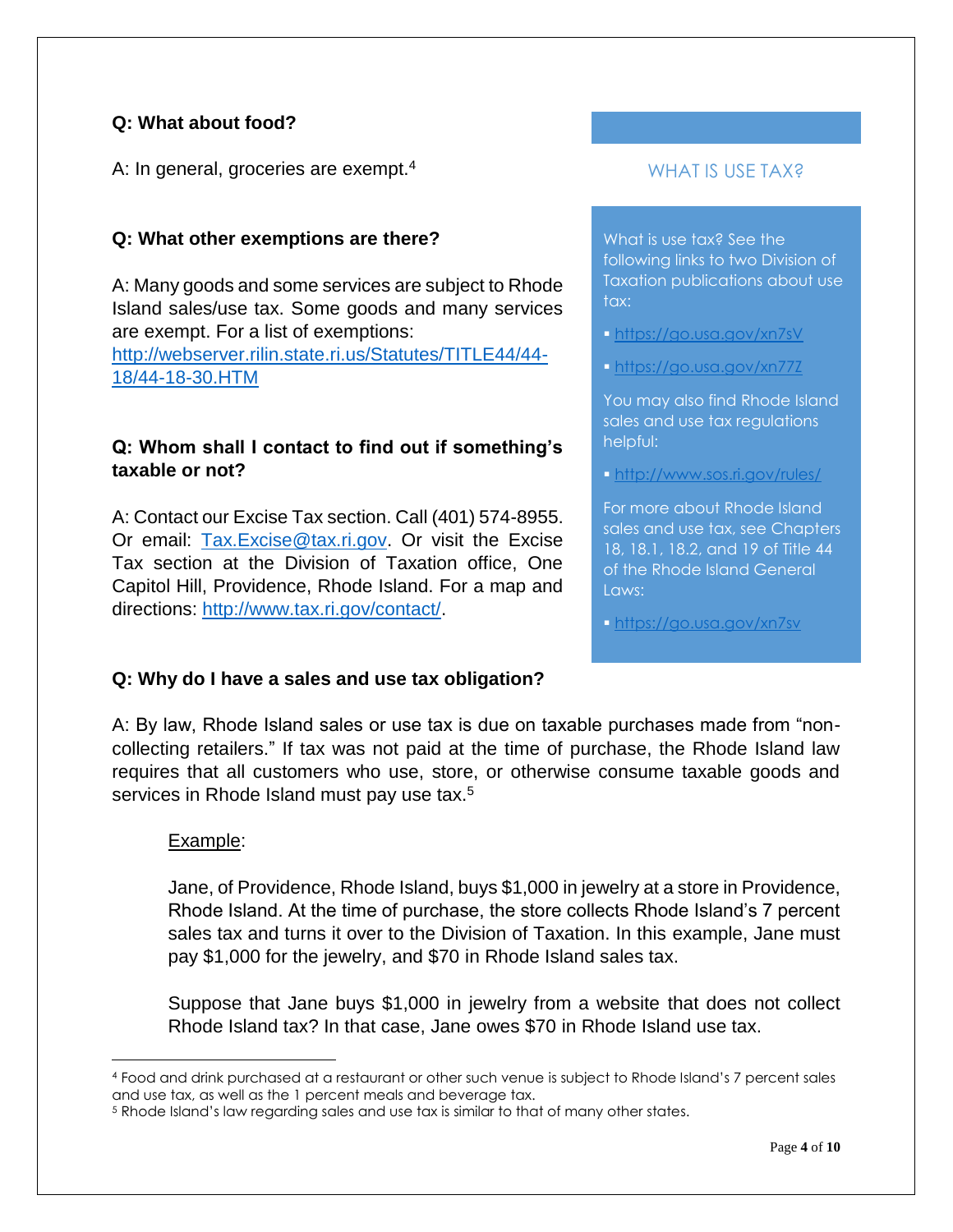#### **Q: What should I do if I receive that notice in the mail?**

A: File a signed use tax return, Form T-205. Form T-205, "Consumer's Use Tax Return," is available on our website: [http://www.tax.ri.gov/forms/2016/Excise/UseTaxReturn\\_b.pdf](http://www.tax.ri.gov/forms/2016/Excise/UseTaxReturn_b.pdf) Instructions are on the form.<sup>6</sup> A screenshot of the form appears nearby.

| Consumer's Use Tax Return |       |          |                                                        |
|---------------------------|-------|----------|--------------------------------------------------------|
| Name                      |       |          | Federal employer identification/social security number |
| Address                   |       |          | For the period of:                                     |
|                           |       |          | MM/DD/YYYY to MM/DD/YYYY                               |
| Address <sub>2</sub>      |       |          | <b>Business type</b>                                   |
| City, town or post office | State | 7IP code | F-mail address                                         |

# **Q: I have received such a notice. Must I file Form T-205, or may I include the information on my Rhode Island personal income tax return?**

A: You may include the information on your Rhode Island personal income tax return instead of including it on, and filing, Form T-205. If you choose to include it on your personal income tax return, begin by filling out Schedule U, "Individual's Consumer's Use Tax." (See screenshot nearby.)



<sup>6</sup> Form T-205 is due on or before the 20th day of each month following the month in which purchases are made, and must be accompanied by a remittance for the amount due. See form for more details.

l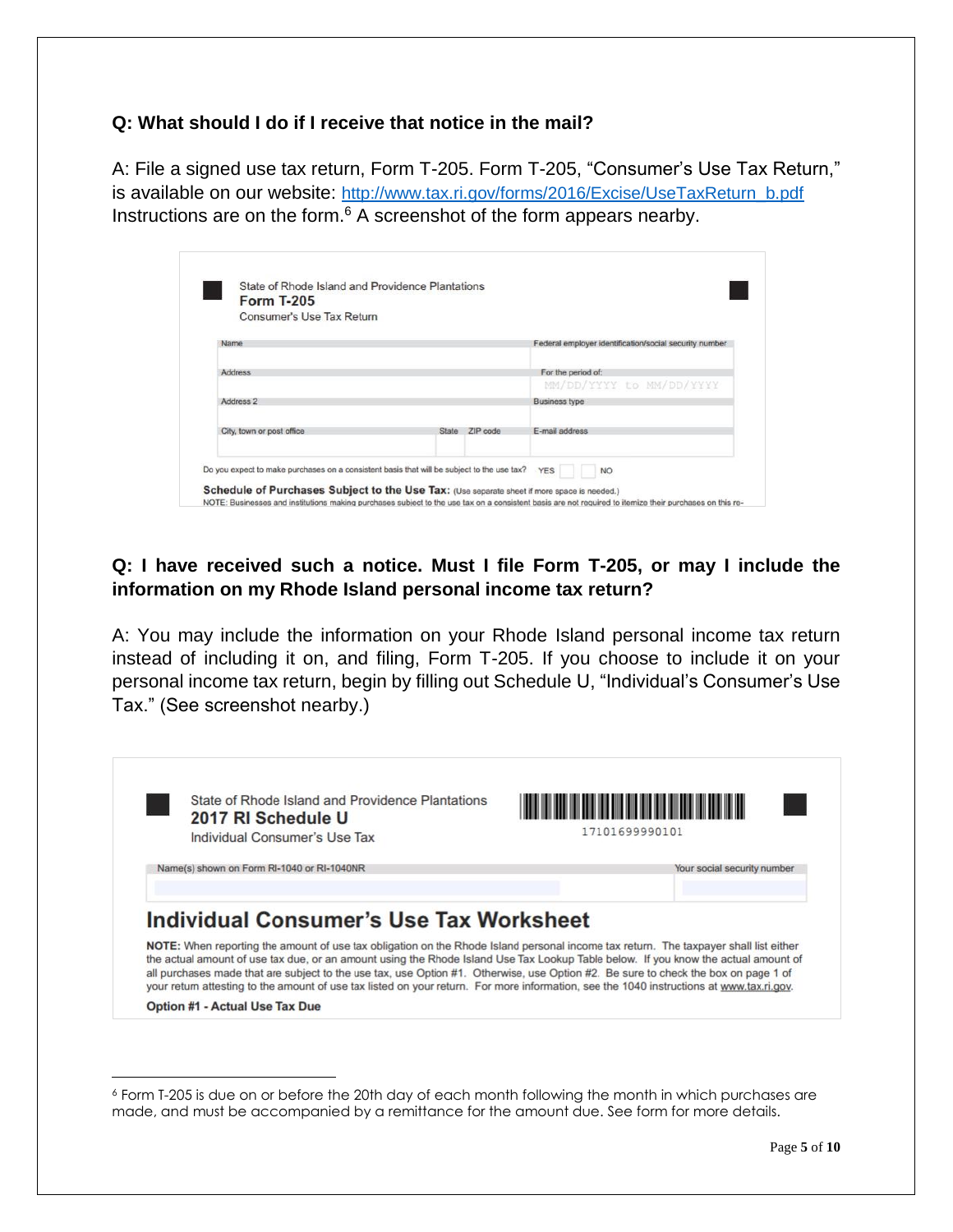As you fill out Schedule U, you'll notice that you have a choice: List either the actual amount of your use tax due, or an amount involving the Rhode Island Use Tax Lookup Table. (See screenshot nearby.)

| Use Tax Amount |           | Use Tax Amount Federal AGI from RI-1040/NR, line 1                                             |     | Federal AGI from RI-1040/NR, line 1 |          |
|----------------|-----------|------------------------------------------------------------------------------------------------|-----|-------------------------------------|----------|
|                | Less than | At least                                                                                       |     | Less than                           | At least |
| \$35           | \$44,600  | \$38,200                                                                                       | \$5 | 6,350                               | \$0      |
| 40             | 50,950    | 44,600                                                                                         | 10  | 12,700                              | 6,350    |
| 45             | 57,350    | 50,950                                                                                         | 15  | 19,100                              | 12,700   |
| 50             | 63,700    | 57,350                                                                                         | 20  | 25,450                              | 19,100   |
| 55             | 70,100    | 63,700                                                                                         | 25  | 31,850                              | 25,450   |
| 60             | 76,450    | 70,100                                                                                         | 30  | 38,200                              | 31,850   |
|                |           | If your Federal AGI is \$76,450 or greater, multiply Form RI-1040/NR, line 1 by 0.08% (0.0008) |     |                                     |          |

If you know the actual amount of all the purchases you made that are subject to Rhode Island use tax, use the first option. Otherwise, use the second option (the lookup table).

*Note: The example below focuses on the first option.*

#### Example:

During calendar year 2017, John, of Coventry, Rhode Island, bought \$500 in computer equipment from a website that did not collect Rhode Island sales/use tax. Therefore, John must pay \$35 in Rhode Island use tax. He forgot to file Form T-205 during 2017.

In January 2018, he received a notice from the online retailer, reminding him of his \$500 purchase, for which no Rhode Island sales/use tax was charged. The notice was a handy reminder, because John had forgotten about the purchase and about his use tax obligation.

John uses the information from his notice to fill out Schedule U of his Rhode Island personal income tax return. All the other purchases he made in 2017 were not taxable or were subject to Rhode Island sales tax collected and remitted by the retailers.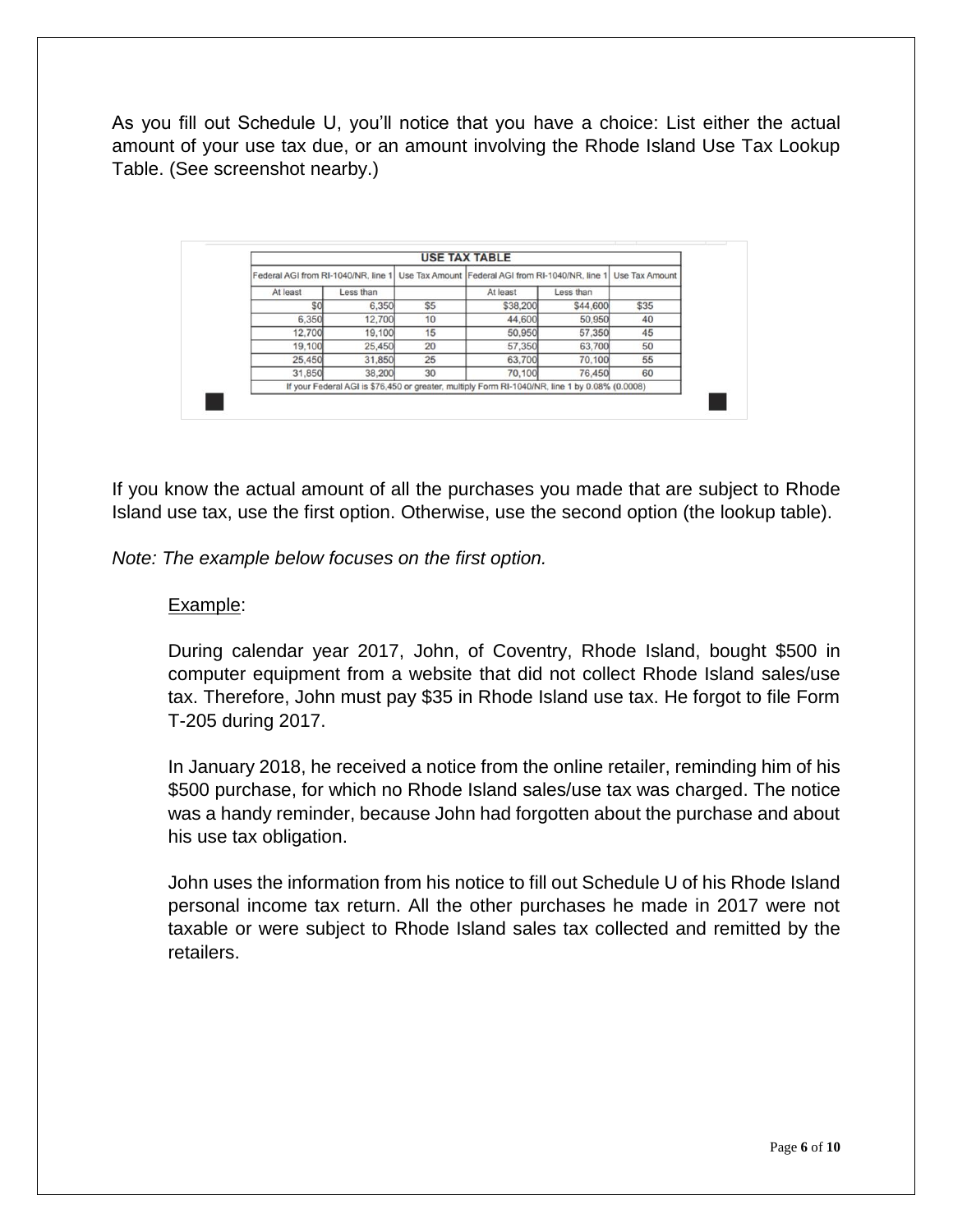So John does not bother with the use tax lookup table on Schedule U. Instead, he fills out only the top part of Schedule U, up to line 4, entering his actual purchase for 2017. (See screenshot nearby.)

| Individual Consumer's Use Tax Worksheet                                                                                                                                                                                                                                                                                                                                                                                                                                                                                                                      |                |     |    |
|--------------------------------------------------------------------------------------------------------------------------------------------------------------------------------------------------------------------------------------------------------------------------------------------------------------------------------------------------------------------------------------------------------------------------------------------------------------------------------------------------------------------------------------------------------------|----------------|-----|----|
| NOTE: When reporting the amount of use tax obligation on the Rhode Island personal income tax return. The taxpayer shall list either<br>the actual amount of use tax due, or an amount using the Rhode Island Use Tax Lookup Table below. If you know the actual amount of<br>all purchases made that are subject to the use tax, use Option #1. Otherwise, use Option #2. Be sure to check the box on page 1 of<br>your return attesting to the amount of use tax listed on your return. For more information, see the 1040 instructions at www.tax.ri.gov. |                |     |    |
| Option #1 - Actual Use Tax Due                                                                                                                                                                                                                                                                                                                                                                                                                                                                                                                               |                |     |    |
|                                                                                                                                                                                                                                                                                                                                                                                                                                                                                                                                                              |                | 500 |    |
|                                                                                                                                                                                                                                                                                                                                                                                                                                                                                                                                                              | $\overline{2}$ | スラ  |    |
|                                                                                                                                                                                                                                                                                                                                                                                                                                                                                                                                                              |                |     |    |
| Enter the amount of sales taxes paid in other states for the purchases on line 1<br>3                                                                                                                                                                                                                                                                                                                                                                                                                                                                        | 3              |     | 00 |

After completing Schedule U, he carries the amount (in this example, \$35) to the front page of his Rhode Island Form RI-1040.

What if you don't know the actual amount of all purchases you made that are subject to the use tax? You may use the second option, involving the lookup table.

*Note: The example below focuses on the second option, involving the lookup table.*

## Example:

During calendar year 2017, Maria, of Middletown, Rhode Island, bought a number of items on which no Rhode Island sales/use tax was collected. She can't remember how much she spent on purchases overall, but she knows that none of the purchases exceeded \$1,000.

Also, she received a notice in January 2018 from a non-collecting retailer showing that she had made one purchase, for \$95, for which no Rhode Island sales/use tax was collected.

Her federal adjusted gross income for 2017 was \$45,000. Following the instructions on Schedule U, she multiplies her \$45,000 of income by 0.0008, resulting in use tax of \$36.

Next, she locates where her \$45,000 of income falls in the lookup table, and determines that the corresponding use tax amount is \$40.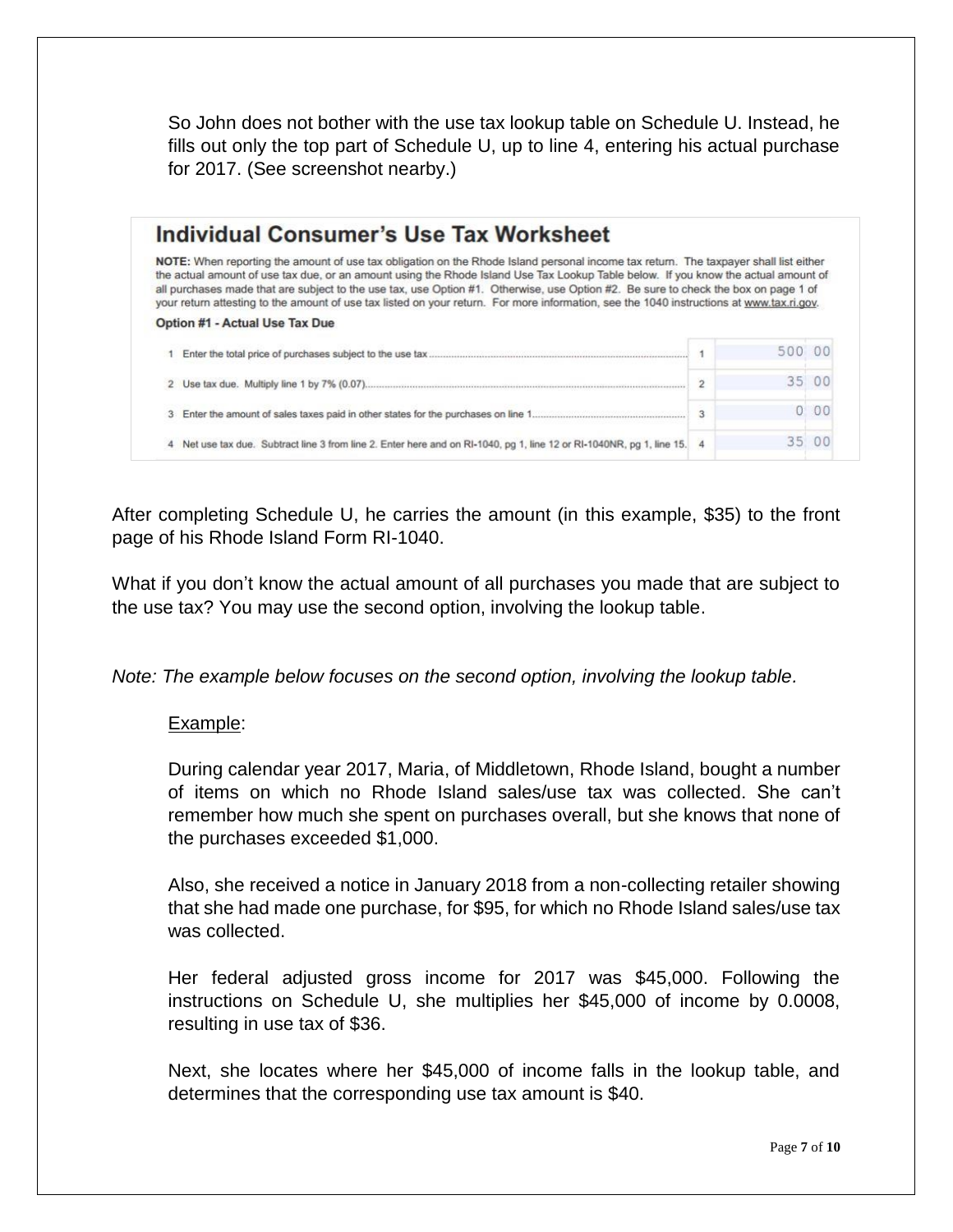She enters the lesser of the two amounts -- \$36 -- on line 6 of Schedule U. (See screenshot nearby.)

|               | Option #2 - Rhode Island Use Tax Lookup Table |           |                     |                                                                                                                               |                     |                       |                               |     |
|---------------|-----------------------------------------------|-----------|---------------------|-------------------------------------------------------------------------------------------------------------------------------|---------------------|-----------------------|-------------------------------|-----|
| 5             |                                               |           |                     |                                                                                                                               |                     | 5                     | 45000                         | 00  |
|               |                                               |           |                     | 6 Use tax due. Multiply line 5 by 0.0008 or enter the amount from the Rhode Island Use Tax Lookup Table below                 |                     | 6                     | 36 00                         |     |
| 7             | Column A                                      |           | Column <sub>B</sub> | In the space below, list the actual amount of each single purchase greater than or equal to \$1,000.00<br>Column <sub>C</sub> | Column <sub>D</sub> |                       | Column E                      |     |
|               | <b>Product Purchased</b>                      |           | <b>Product Cost</b> | Tax Due (Cost x 7%)                                                                                                           | Sales Tax Paid      |                       | Sales Tax Due (Col C - Col D) |     |
| a Purchase #1 |                                               |           |                     |                                                                                                                               |                     | 7a                    |                               | 000 |
| b Purchase #2 |                                               |           |                     |                                                                                                                               |                     | 7 <sub>b</sub>        | 0                             | 00  |
| c Purchase #3 |                                               |           |                     |                                                                                                                               |                     | 7c                    | $\mathbf{O}$                  | 00  |
| d Purchase #4 |                                               |           |                     |                                                                                                                               |                     | 7d                    | 0                             | 00  |
|               |                                               |           |                     |                                                                                                                               |                     | 7e                    | 0                             | 00  |
|               |                                               |           |                     | 8 Use tax due. Add lines 6 and 7e. Enter here and on RI-1040, page 1, line 12 or RI-1040NR, page, 1, line 15                  |                     | 8                     | 36 00                         |     |
|               |                                               |           |                     | <b>USE TAX TABLE</b>                                                                                                          |                     |                       |                               |     |
|               | Federal AGI from RI-1040/NR, line 1           |           |                     | Use Tax Amount Federal AGI from RI-1040/NR, line 1                                                                            |                     | <b>Use Tax Amount</b> |                               |     |
|               | At least                                      | Less than |                     | At least                                                                                                                      | Less than           |                       |                               |     |
|               | \$0                                           | 6,350     | \$5                 | \$38,200                                                                                                                      | \$44,600            | \$35                  |                               |     |
|               | 6.350<br>12.700<br>44,600<br>10               |           | 50.950              | 40                                                                                                                            |                     |                       |                               |     |

After completing Schedule U, she carries the amount (in this example, \$36) to the front page of her Rhode Island Form RI-1040.

# **Q: Are there any other steps I must take related to the use tax computation on my Rhode Island personal income tax return?**

A: Yes. After you carry the information from Schedule U over to page 1 of your Rhode Island personal income tax return, please remember to check the box on page 1 of your return attesting to the amount of use tax listed on your return. (See screenshot nearby.)

| Check $\checkmark$ to certify<br>use tax amount on<br>line 12 is accurate. |
|----------------------------------------------------------------------------|
|                                                                            |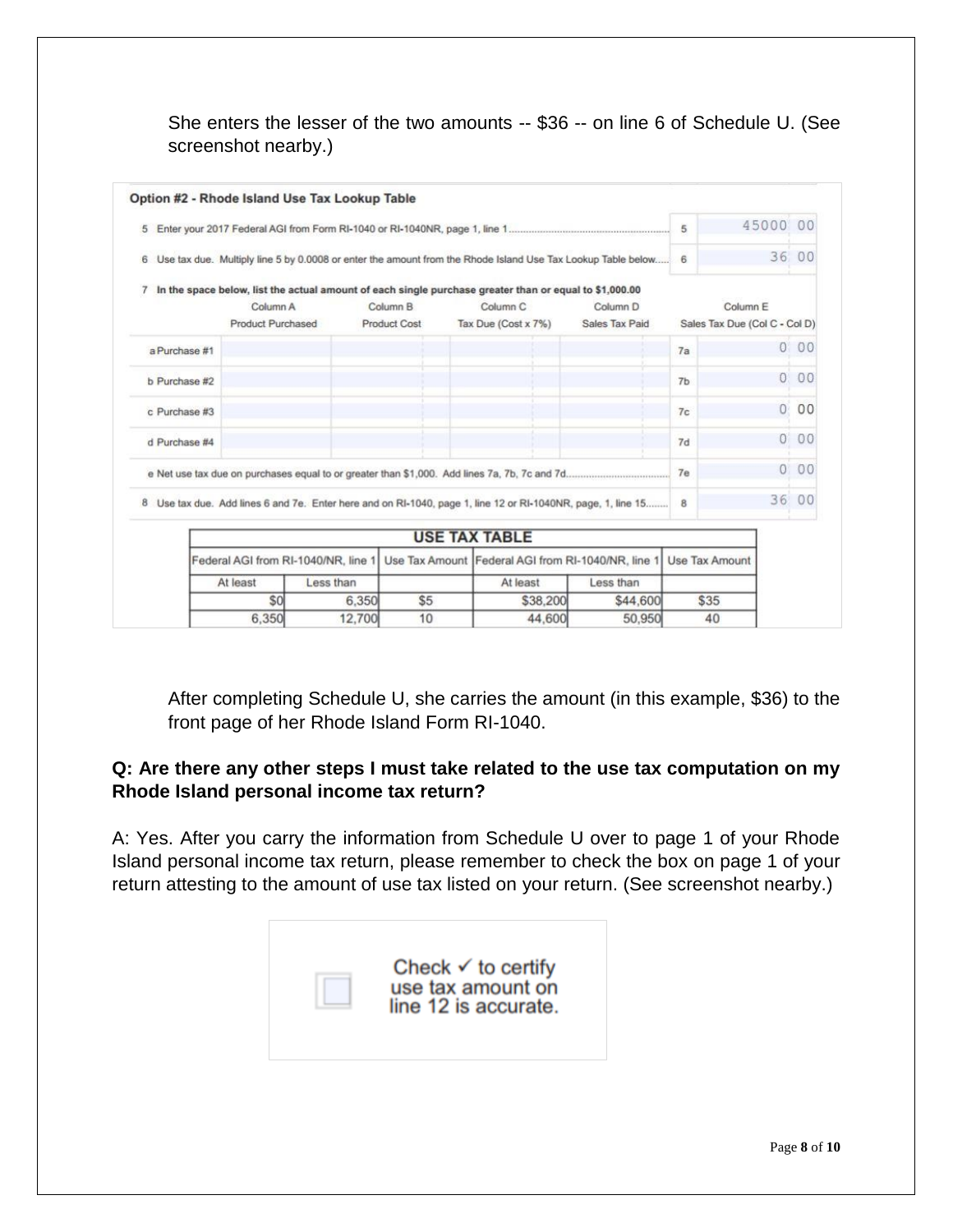## **Q: Is there more information in the instructions to the Rhode Island Form RI-1040?**

A: Yes. For forms and instructions: [http://www.tax.ri.gov/taxforms/personal.php.](http://www.tax.ri.gov/taxforms/personal.php)

#### **Q: Should this notice come as a surprise?**

A: It shouldn't – it's just one of several notifications that non-collecting retailers have provided their customers already.

Under the new law, each non-collecting retailer (such as a website that doesn't collect and remit Rhode Island sales and use tax) have several obligations regarding you, the customer. For example, before even sending the January 31 notice, the non-collecting retailer must:

- Post a conspicuous notice on its website that informs you that sales or use tax is due on certain purchases, and that Rhode Island law requires you to file a sales or use tax return;
- Notify you, at the time of purchase, that sales or use tax is due on taxable purchases and that Rhode Island law requires the filing of a sales/use tax return; and
- Notify you, within 48 hours of the time of purchase, that sales or use tax is due on taxable purchases and that Rhode Island law requires you to file a sales/use tax return.

## **Q: Why is Rhode Island the only state requiring such things?**

A: Rhode Island is far from alone; many other states have already taken similar measures. Also, the general notice mentioned above is commonplace online, especially where online purchases of taxable items are involved.

One goal that states have in implementing these measures is to help taxpayers understand and comply with their use tax obligation, including their use tax obligation for purchases made by non-collecting retailers (such as websites that do not collect and remit state sales and use tax).